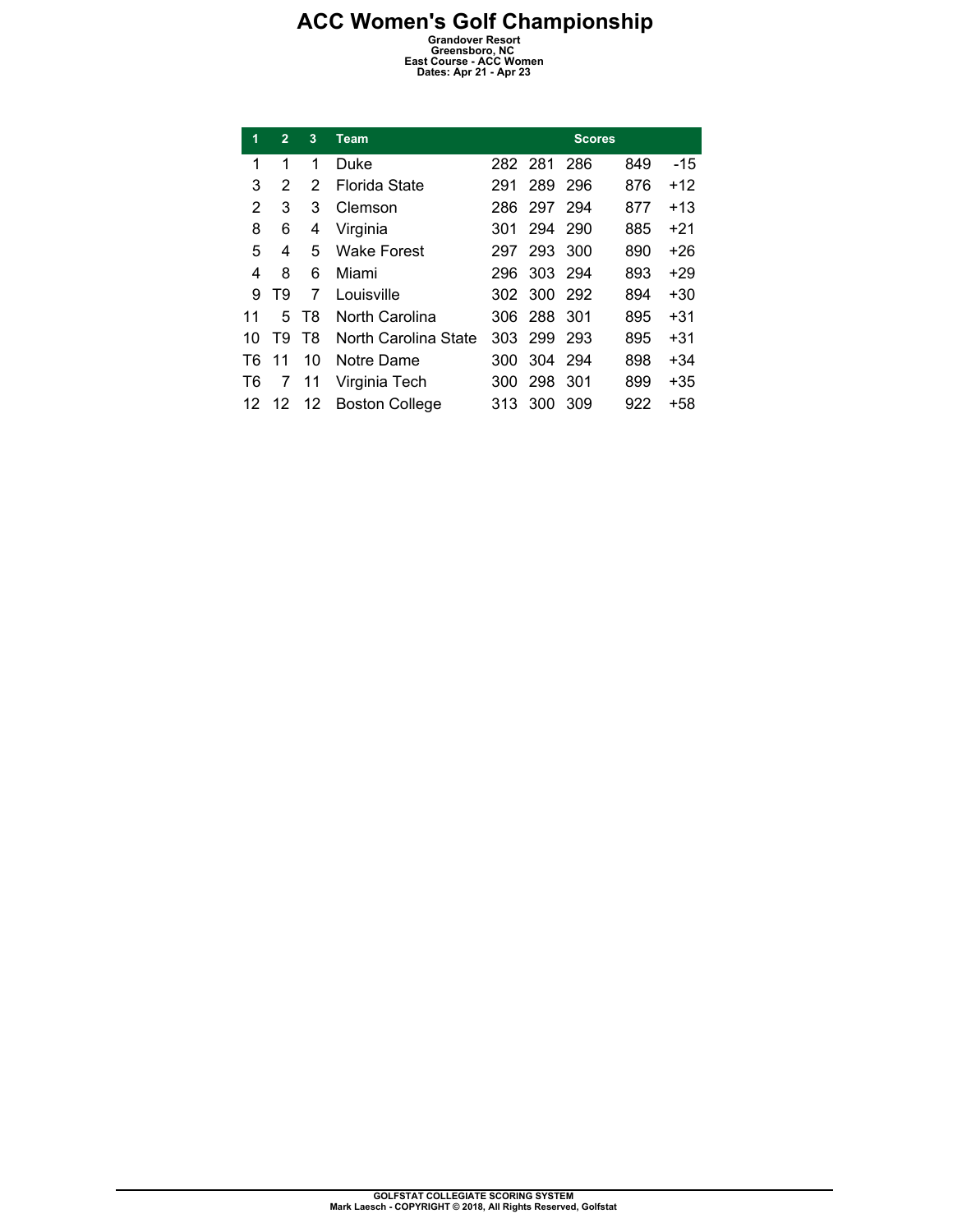## **ACC Women's Golf Championship**<br> **Grandover Resort**<br> **Greensboro, NC**<br> **East Course - ACC Women**<br>
Dates: Apr 21 - Apr 23

| <b>Start</b>    | <b>Finish</b>   | <b>Player</b>            | <b>Team</b>           |    |    | <b>Scores</b> |     |       |
|-----------------|-----------------|--------------------------|-----------------------|----|----|---------------|-----|-------|
| 1               | 1               | Leona Maguire            | Duke                  | 67 | 70 | 73            | 210 | -6    |
| $\overline{2}$  | 2               | Jaravee Boonchant        | Duke                  | 71 | 67 | 72            | 210 | $-6$  |
| T <sub>9</sub>  | T <sub>3</sub>  | Ana Belac                | Duke                  | 70 | 74 | 70            | 214 | $-2$  |
| T <sub>4</sub>  | T <sub>3</sub>  | Morgane Metraux          | <b>Florida State</b>  | 73 | 69 | 72            | 214 | $-2$  |
| T14             | T <sub>5</sub>  | <b>Beth Lillie</b>       | Virginia              | 77 | 70 | 69            | 216 | E     |
| T <sub>4</sub>  | T <sub>5</sub>  | Jennifer Kupcho          | <b>Wake Forest</b>    | 72 | 70 | 74            | 216 | E     |
| 11              | T <sub>5</sub>  | Virginia Elena Carta     | <b>Duke</b>           | 75 | 70 | 71            | 216 | E     |
| 3               | T <sub>5</sub>  | Amanda Doherty           | <b>Florida State</b>  | 72 | 67 | 77            | 216 | E     |
| T <sub>22</sub> | 9               | Alice Hewson             | Clemson               | 70 | 79 | 68            | 217 | $+1$  |
| T7              | T <sub>10</sub> | Kennedy Swann            | Clemson               | 72 | 71 | 75            | 218 | $+2$  |
| T7              | T <sub>10</sub> | <b>Elizabeth Bose</b>    | Virginia Tech         | 72 | 71 | 75            | 218 | $+2$  |
| T <sub>22</sub> | T <sub>12</sub> | Anna Redding             | Virginia              | 73 | 76 | 70            | 219 | $+3$  |
| T14             | T <sub>12</sub> | Laura Kowohl             | North Carolina State  | 73 | 74 | 72            | 219 | $+3$  |
| T <sub>4</sub>  | T <sub>12</sub> | Sydney Legacy            | Clemson               | 69 | 73 | 77            | 219 | $+3$  |
| T12             | T <sub>12</sub> | Dewi Weber               | Miami                 | 70 | 76 | 73            | 219 | $+3$  |
| T <sub>12</sub> | T16             | <b>Katharine Patrick</b> | Virginia              | 75 | 71 | 74            | 220 | $+4$  |
| T <sub>19</sub> | T16             | Kristyna Frydlova        | Miami                 | 73 | 75 | 72            | 220 | $+4$  |
| T14             | T18             | Emma Albrecht            | Notre Dame            | 74 | 73 | 74            | 221 | $+5$  |
| T <sub>28</sub> | T18             | <b>Renate Grimstad</b>   | Miami                 | 75 | 75 | 71            | 221 | $+5$  |
| T <sub>19</sub> | T20             | Emilia Migliaccio        | <b>Wake Forest</b>    | 73 | 75 | 74            | 222 | $+6$  |
| T <sub>14</sub> | T <sub>20</sub> | Maddie Rose Hamilton     | Notre Dame            | 73 | 74 | 75            | 222 | $+6$  |
| T <sub>28</sub> | T20             | Kim Metraux              | <b>Florida State</b>  | 71 | 79 | 72            | 222 | $+6$  |
| T <sub>22</sub> | T <sub>23</sub> | India Clyburn            | North Carolina State  | 79 | 70 | 74            | 223 | $+7$  |
| T <sub>9</sub>  | T <sub>23</sub> | Mariana Ocano            | North Carolina        | 77 | 67 | 79            | 223 | $+7$  |
| T <sub>22</sub> | T <sub>25</sub> | Kelly Whaley             | North Carolina        | 76 | 73 | 75            | 224 | $+8$  |
| T14             | T <sub>25</sub> | Mai Dechathipat          | <b>Wake Forest</b>    | 76 | 71 | 77            | 224 | $+8$  |
| T28             | T <sub>25</sub> | Ana Paula Valdes         | Clemson               | 75 | 75 | 74            | 224 | $+8$  |
| T34             | T <sub>25</sub> | Molly Skapik             | Louisville            | 76 | 76 | 72            | 224 | $+8$  |
| T <sub>28</sub> | T <sub>25</sub> | Olivia Cason             | Louisville            | 73 | 77 | 74            | 224 | $+8$  |
| T39             | T30             | Ailin Li                 | <b>Boston College</b> | 80 | 73 | 72            | 225 | $+9$  |
| T19             | T30             | <b>Brynn Walker</b>      | North Carolina        | 76 | 72 | 77            | 225 | $+9$  |
| T34             | T30             | Delaney Shah             | Louisville            | 76 | 76 | 73            | 225 | $+9$  |
| T34             | T30             | Lauren Hartlage          | Louisville            | 77 | 75 | 73            | 225 | $+9$  |
| T45             | T34             | Mia Ayer                 | Notre Dame            | 75 | 79 | 73            | 227 | $+11$ |
| T34             | T34             | Cecily Overbey           | North Carolina State  | 77 | 75 | 75            | 227 | $+11$ |
| T47             | T34             | Amanda Hollandsworth     | Virginia Tech         | 79 | 77 | 71            | 227 | $+11$ |
| T39             | T37             | Bryana Nguyen            | North Carolina        | 77 | 76 | 75            | 228 | $+12$ |
| T39             | T37             | Siyun Liu                | <b>Wake Forest</b>    | 76 | 77 | 75            | 228 | $+12$ |
| T <sub>22</sub> | T37             | Kathleen Sumner          | <b>Florida State</b>  | 75 | 74 | 79            | 228 | $+12$ |
| T45             | T40             | Kristin Engle            | Louisville            | 81 | 73 | 75            | 229 | $+13$ |
| T <sub>28</sub> | T40             | Lisa Maguire             | Duke                  | 74 | 76 | 79            | 229 | $+13$ |
| 33              | T40             | Jessica Spicer           | Virginia Tech         | 76 | 75 | 78            | 229 | $+13$ |
| T <sub>22</sub> | T40             | <b>Emily Mahar</b>       | Virginia Tech         | 74 | 75 | 80            | 229 | $+13$ |
| T47             | T44             | Ava Bergner              | North Carolina        | 80 | 76 | 74            | 230 | $+14$ |
| T39             | T44             | Julia Ford               | Virginia              | 76 | 77 | 77            | 230 | $+14$ |